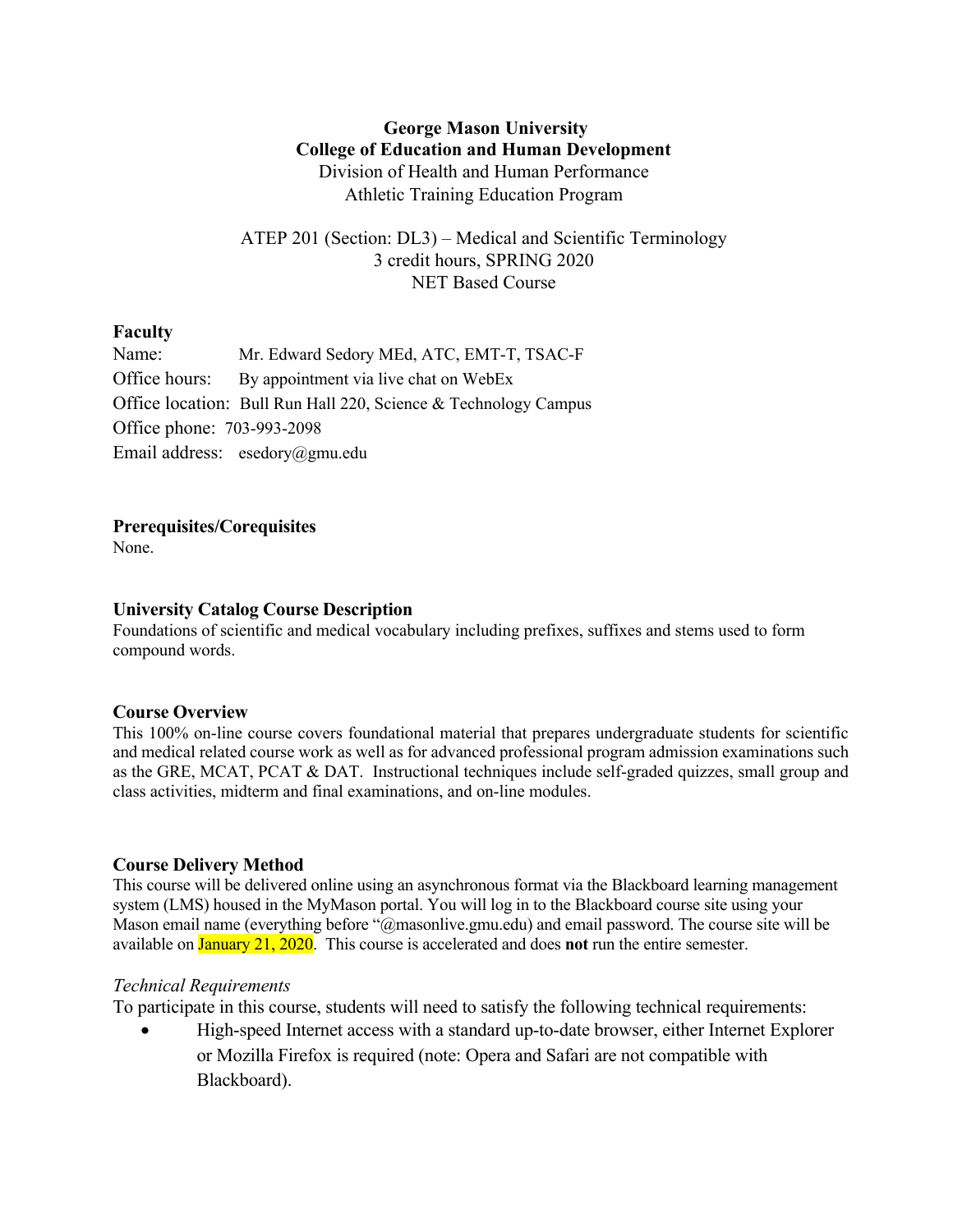- Students must maintain consistent and reliable access to their GMU email and Blackboard, as these are the official methods of communication for this course.
- Students may be asked to create logins and passwords on supplemental websites and/or to download trial software to their computer or tablet as part of course requirements.
- The following software plug-ins for PCs and Macs, respectively, are available for free download:
	- Adobe Acrobat Reader: http://get.adobe.com/reader/
	- Windows Media Player: http://windows.microsoft.com/en-US/windows/downloads/windows-media-player

# *Expectations*

- Course Week: Because asynchronous courses do not have a "fixed" meeting day, our week will **start** on Monday and **finish** on Sunday. Your assignment must be completed by 11:59pm on Sunday for credit.
- Log-in Frequency: Students must actively check the course Blackboard site and their GMU email for communications from the instructor, class discussions, and/or access to course materials at least **5 times** per week.
- Participation: Students are expected to actively engage in all course activities throughout the semester, which includes viewing all course materials, completing course activities and assignments, and participating in course discussions and group interactions.
- Technical Competence: Students are expected to demonstrate competence in the use of all course technology. Students who are struggling with technical components of the course are expected to seek assistance from the instructor and/or College or University technical services.
- Technical Issues: Students should anticipate some technical difficulties during the semester and should, therefore, budget their time accordingly. Late work will not be accepted based on individual technical issues. *Do not wait until Saturday, there is no technical support on the weekends.*
- STUDENT COMPUTER TECHNICAL SUPPORT E-mail: Go to the E-Textbook Website and click "CONTACT US" on the bottom left of the Tool Bar or go to:  $\text{support}(Qcipcourses.com$ Phone: Toll Free 1-866-280-2900 (M-F 8-6 PM EST)
- Workload: Please be aware that this course is **not** self-paced. Students are expected to meet *specific deadlines* and *due dates* listed in the **Class Schedule** section of this syllabus. It is the student's responsibility to keep track of the weekly course schedule of topics, readings, activities and assignments due.
- Instructor Support: Students may schedule a one-on-one meeting to discuss course requirements, content or other course-related issues. Those unable to come to a Mason campus can meet with the instructor via telephone or web conference. Students should email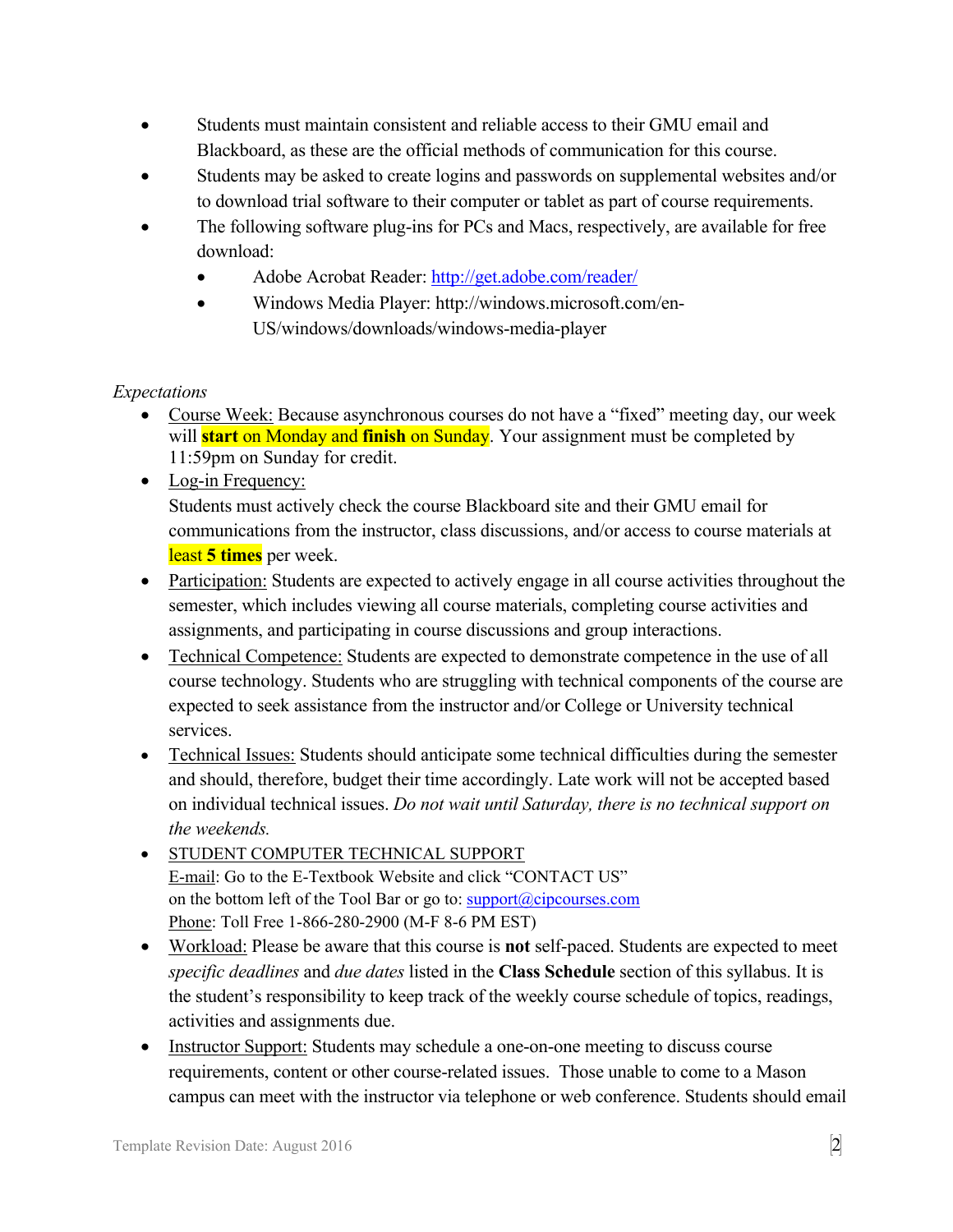the instructor to schedule a one-on-one session, including their preferred meeting method and suggested dates/times.

- Netiquette: The course environment is a collaborative space. Experience shows that even an innocent remark typed in the online environment can be misconstrued. Students must always re-read their responses carefully before posting them, so as others do not consider them as personal offenses. *Be positive in your approach with others and diplomatic in selecting your words.* Remember that you are not competing with classmates, but sharing information and learning from others. All faculty are similarly expected to be respectful in all communications.
- Accommodations: Online learners who require effective accommodations to insure accessibility must be registered with George Mason University Disability Services.

### **Learner Outcomes or Objectives**

This course is designed to enable students to do the following:

- 1. Define medical and scientific word prefixes, suffixes and stem words,
- 2. Explain the function of specific word parts,
- 3. Describe how medical and scientific compound terms are constructed,
- 4. Analyze compound medical and scientific medical terms,
- 5. Define compound medical and scientific medical terms,
- 6. Describe medical equipment, treatment, diseases, diagnostic tests, medical problems and disorders, and
- 7. Interpret meaning from medical and scientific terms.

### **Professional Standards**

The course meets Commission on Accreditation of Athletic Training Education (CAATE) competencies and proficiencies in one or more of the following content areas: evidence-based practice, prevention and health promotion, clinical examination and diagnosis, acute care of injury and illness, therapeutic interventions, psychosocial strategies and referral, healthcare administration, professional development and responsibility.

### **Required Texts**

Course e-text book access will be purchased at https://gmu.cipcourses.com/ for \$129.95.

#### **Suggested Reading/References**

Taber's Cyclopedic Medical Dictionary, 21st edition. F.A. Davis Company. Purchase the hard back, mobile app, or web access at http://www.tabers.com/tabersonline/. Check GMU online resources.

Fagerberg, S. (2015). Medical Terminology: A Textbook/workbook Supplement to the E-textbook, 4th Edition. Caduceus International.

- Students who want to save time and ink in printing their own copies can contact Target Copy, 1412 West University Avenue, Gainesville, Fla. 32603. E-mail Address: service@target-copy.com (352)376-3826. Or you can order the workbook on Amazon (Medical Terminology Author: Dr. Seigfred Fagerberg) Note: The Optional Textbook/Workbook contains the following: 1. All lecture slides in chapters 1-4 (Basis of Medical Terminology)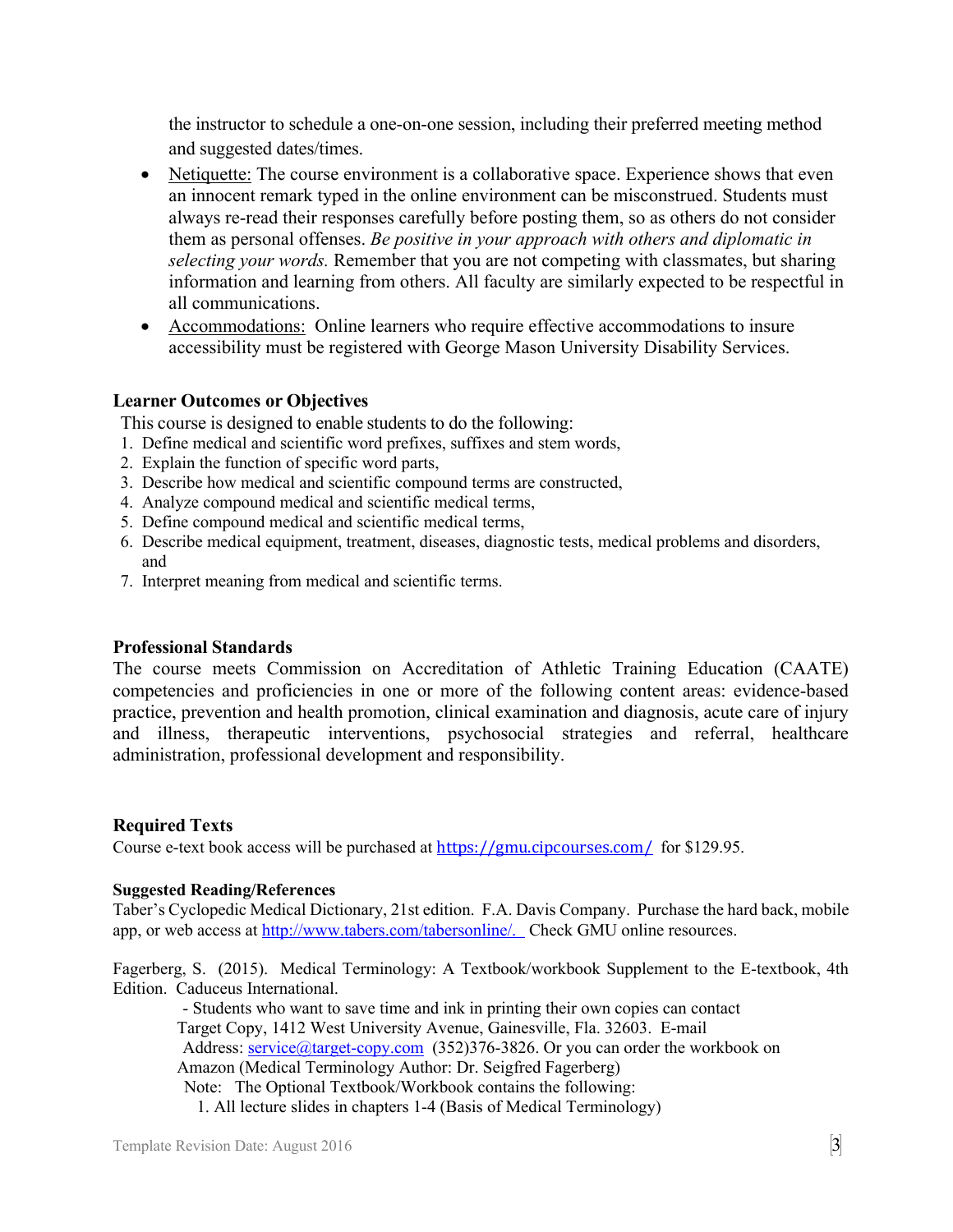2. All 1000 flash card Word Parts, Abbreviation and "Fill-In-The Blank" exercises chapter 5. 3. All 800 M/C chapter Tests and "Fill-In-The Blank" chapters 4 and 6-14.

### **Course Performance Evaluation**

Students are expected to submit all assignments on time in the manner outlined by the instructor

### • **Chapter Tests/Flashcard Activities**

This is a series of *practice* testing modules (chapter 4, 6-14) and flashcards (chapter 5) to practice the material covered in the chapters. 1000 Flashcards and 800 Multiple Choice Test Questions will be completed. *These are pass/fail assignments, as you must attempt and complete all required test and flashcard activities before the next mid-term or final examination can be accessed.* 

#### • **Mid-term Examinations**

Exam must be completed by listed date. This examination covers all on-line modules, flashcards, and the practice tests as indicated on the course schedule. The summary sheet must show 100% of your online work completed for the indicated chapters to activate the exams. The questions are True/False and Multiple Choice developed from your textbook, and online self-testing materials. Be sure to review your on-line materials before the exam. *It is expected that students will not use any type of assistance during the exam as it is closed note and closed reference.*

The exam can be taken any time after the previous chapters are completed in the interactive audio-visual E-Textbook and you feel prepared for the examinations. The exam is delivered via on-line format and the other sections of the website will be locked during the course of the exam. These are timed examinations (100 questions in 90 minutes).

#### • **Final Examination**

This examination covers all on-line modules, flashcards, and the self-graded multiple choice questions from Chapters 8-15. Be sure to review your on-line materials before the exam.

The final exam can be completed in Chapter 16 at any time after you complete all work in the online interactive audio-visual E-Textbook and you feel prepared for the examination. This exam is delivered via on-line format and your E-textbook is locked for security. (100 questions at 90 minutes)

The summary sheet on the website must show 100% of your online work completed to activate the final exam in Chapter 16. *The instructor does not need a copy of your summary sheet. That is electronically sent upon completion of the final exam.*

#### • **Progress Summary**

You can continually assess your progress in the course activities, examinations, and presentations in the "Summary" section of "Course Materials." This does not correspond with your grade for the course, it merely represents the percentage of the material that you have completed in the course.

#### • **Grading Policies**

This course will be graded on a percentage system: Self-testing Activities 50% Mid-term Examination 25% Final Examination 25%  **Total 100%**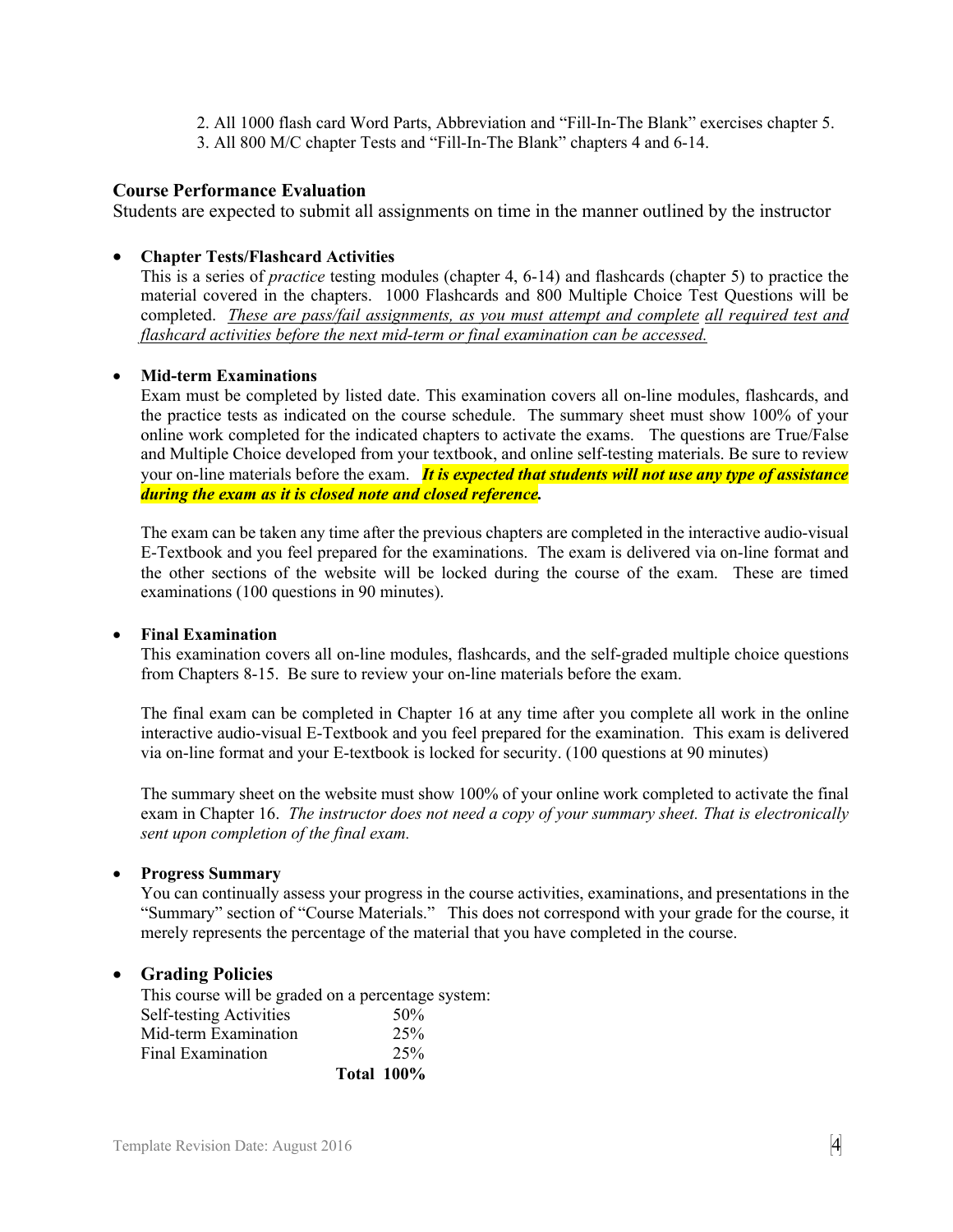### • **Grading Scale**

| $A = 94 - 100$ | $B_{+} = 88 - 89$ | $C_{+}$ = 78 - 79    | $D = 60 - 69$ |
|----------------|-------------------|----------------------|---------------|
| $A - 90 - 93$  | $B = 84 - 87$     | $C = 74 - 77$        | $F = 0-59$    |
|                | $B - = 80 - 83$   | $C_{\tau} = 70 - 73$ |               |

# • **LATE ASSIGNMENTS** All work is due at the indicated date and time (Eastern Standard Time). **NO LATE WORK WILL BE ACCEPTED!**

# • **Professional Dispositions** Students are expected to exhibit professional behaviors and dispositions at alltimes.

# **Core Values Commitment**

The College of Education and Human Development is committed to collaboration, ethical leadership, innovation, research-based practice, and social justice. Students are expected to adhere to these principles: http://cehd.gmu.edu/values/.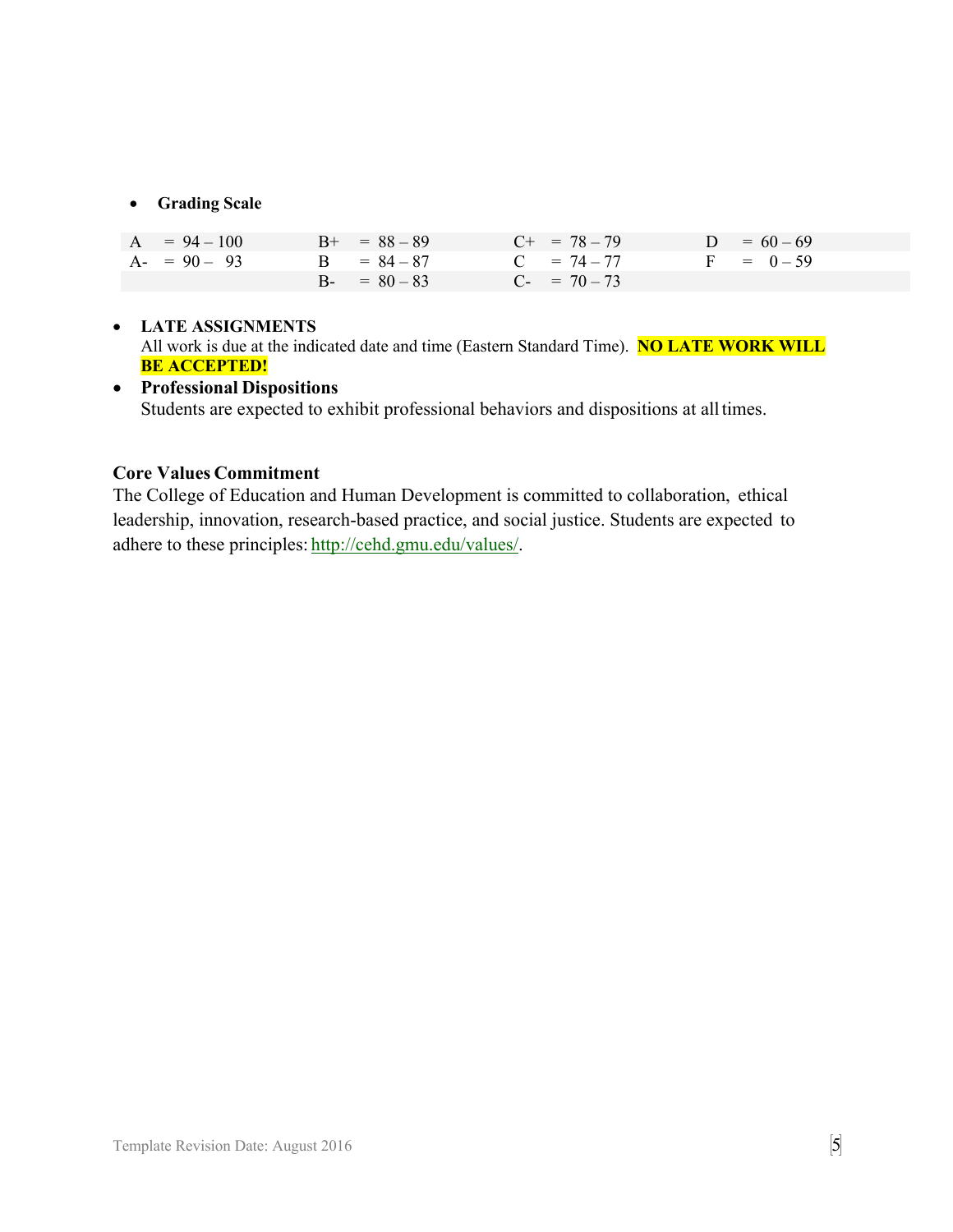# **GMU Policies and Resources for Students**

*Policies*

- Students must adhere to the guidelines of the Mason Honor Code (see http://oai.gmu.edu/themason-honor-code/).
- Students must follow the university policy for Responsible Use of Computing (see http://universitypolicy.gmu.edu/policies/responsible-use-of-computing/).
- Students are responsible for the content of university communications sent to their Mason email account and are required to activate their account and check it regularly. All communication from the university, college, school, and program will be sent to students **solely** through their Mason email account.
- Students with disabilities who seek accommodations in a course must be registered with George Mason University Disability Services. Approved accommodations will begin at the time the written letter from Disability Services is received by the instructor (see http://ods.gmu.edu/).
- Students must follow the university policy stating that all sound emitting devices shall be silenced during class unless otherwise authorized by the instructor.

# *Campus Resources*

- Support for submission of assignments to Tk20 should be directed to  $tk20$ help $@gmu$ .edu or https://cehd.gmu.edu/api/tk20. Questions or concerns regarding use of Blackboard should be directed to http://coursessupport.gmu.edu/.
- The George Mason University Writing Center staff provides a variety of resources and services (e.g., tutoring, workshops, writing guides, handbooks) intended to support students as they work to construct and share knowledge through writing (see http://writingcenter.gmu.edu/).
- The George Mason University Counseling and Psychological Services (CAPS) staff consists of professional counseling and clinical psychologists, social workers, and counselors who offer a wide range of services (e.g., individual and group counseling, workshops and outreach programs) to enhance students' personal experience and academic performance (see http://caps.gmu.edu/).
- The George Mason University Office of Student Support staff helps students negotiate life situations by connecting them with appropriate campus and off-campus resources. Students in need of these services may contact the office by phone (703-993-5376). Concerned students, faculty and staff may also make a referral to express concern for the safety or well-being of a Mason student or the community by going to http://studentsupport.gmu.edu/, and the OSS staff will follow up with the student.

**For additional information on the College of Education and Human Development, please visit our website https://cehd.gmu.edu/.**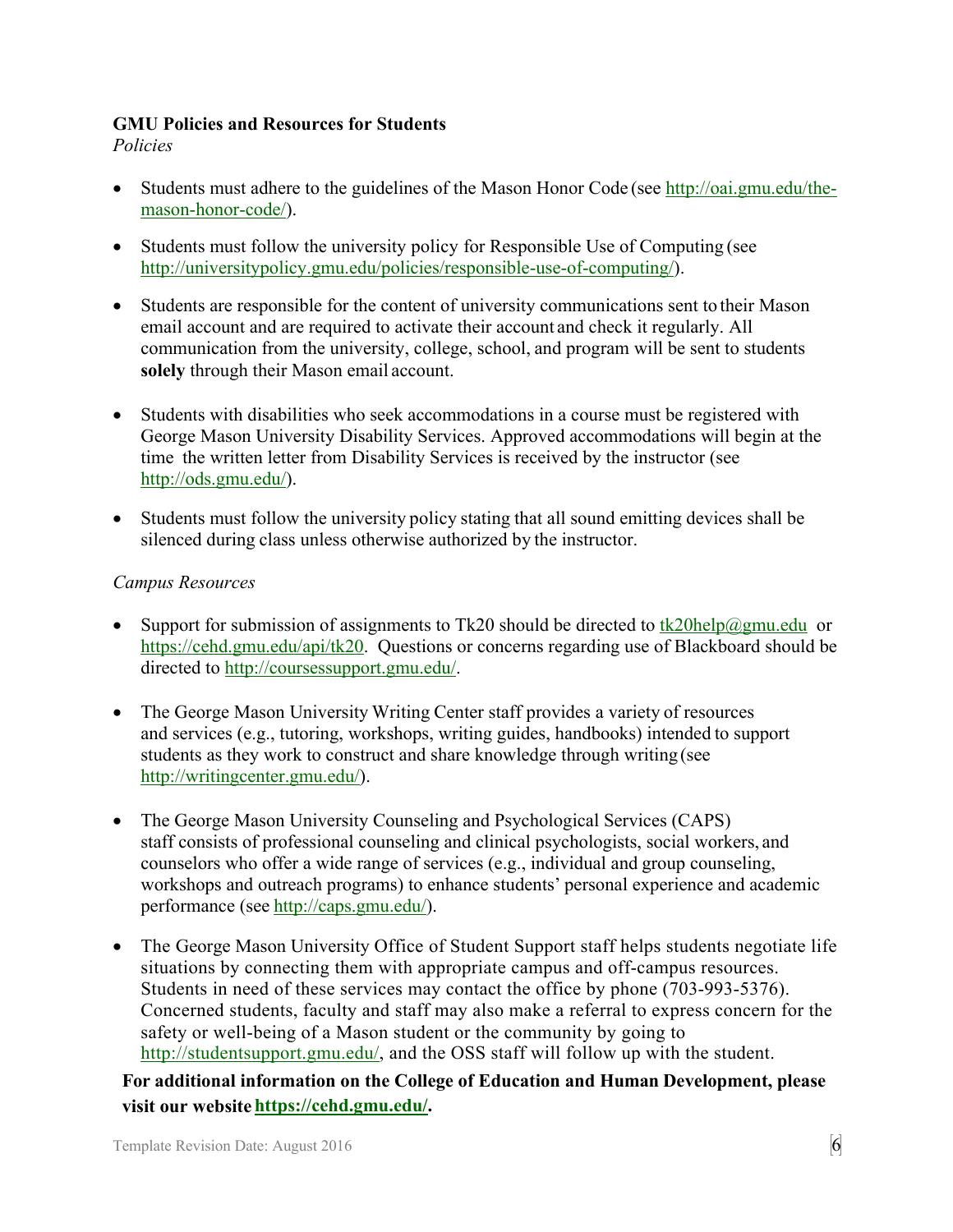# **Class Schedule**

| <b>WEEK</b>                     | <b>DATES</b>     | <b>TOPIC</b>                                                                                                                                                                                                                                                                                                                                                                                                                                                | <b>CHAPTER</b><br><b>ASSIGNMENT</b> |  |  |  |  |  |
|---------------------------------|------------------|-------------------------------------------------------------------------------------------------------------------------------------------------------------------------------------------------------------------------------------------------------------------------------------------------------------------------------------------------------------------------------------------------------------------------------------------------------------|-------------------------------------|--|--|--|--|--|
| $\mathbf{1}$                    | $1/20$ to $1/26$ | Overview & Orientation; Basics of Medical Terminology                                                                                                                                                                                                                                                                                                                                                                                                       | 1 & 2                               |  |  |  |  |  |
| $\overline{2}$                  | $1/27$ to $2/2$  | Body, Diagnosis, Equipment, Instruments, and Treatment<br><b>Integrated Medicine</b><br>*Chapter Test (practice) at end of lecture*                                                                                                                                                                                                                                                                                                                         | 3 & 4                               |  |  |  |  |  |
| 3                               | $2/3$ to $2/9$   | Self-testing Flashcards<br>Musculoskeletal System<br>*Chapter Test (practice) at end of lecture*<br>Nervous System and Special Senses<br>*Chapter Test (practice) at end of lecture*                                                                                                                                                                                                                                                                        | 5 & 6 & 7                           |  |  |  |  |  |
| $\overline{\mathbf{4}}$         | $\frac{2}{9}$    | <b>MID-TERM EXAMINATION:</b> You may take the mid-<br>term exam at any point after all the online lectures<br>and self-testing work for Chapters 1-7 are completed.<br>The online course summary sheet must show 100%<br>of your online work is completed to activate the mid-<br>term exam.<br><b>Due by 11:59pm on Sunday, 2/9/2020</b>                                                                                                                   |                                     |  |  |  |  |  |
| 5                               | $2/10$ to $2/16$ | Circulatory (Cardio/vascular) System<br>*Chapter Test (practice) at end of lecture*<br><b>Respiratory System</b><br>*Chapter Test (practice) at end of lecture*                                                                                                                                                                                                                                                                                             | 8 & 9                               |  |  |  |  |  |
| 6                               | $2/17$ to $2/23$ | Integumentary (Skin) System<br>*Chapter Test (practice) at end of lecture*<br>Digestive System<br>*Chapter Test (practice) at end of lecture*                                                                                                                                                                                                                                                                                                               | 10 & 11                             |  |  |  |  |  |
| $\overline{7}$                  | $2/24$ to $3/1$  | Urinary System Uro/genital System<br>*Chapter Test (practice) at end of lecture*<br>Reproductive Systems and Venereal Disease<br>*Chapter Test (practice) at end of lecture*                                                                                                                                                                                                                                                                                | 12 & 13                             |  |  |  |  |  |
| Short Week Below & Final Exam!! |                  |                                                                                                                                                                                                                                                                                                                                                                                                                                                             |                                     |  |  |  |  |  |
| 8                               | $3/2$ to $3/4$   | <b>Endocrine System</b><br>*Chapter Test (practice) at end of lecture*<br>Appendix and Bibliography                                                                                                                                                                                                                                                                                                                                                         | 14 & 15                             |  |  |  |  |  |
| $\overline{9}$                  | 3/5              | <b>FINAL EXAMINATION:</b> You can take the final at any<br>point after all online lectures and self-testing work<br>are completed for Chapters 1-15. The summary sheet<br>must show 100% of your online work completed to<br>activate the final exam in Chapter 16.<br><b>Note:</b> The instructor does not need a copy of your<br>summary sheet. That is electronically sent upon<br>completion of the final exam<br>*Due by 11:59pm on Tuesday, 3/5/2020. |                                     |  |  |  |  |  |